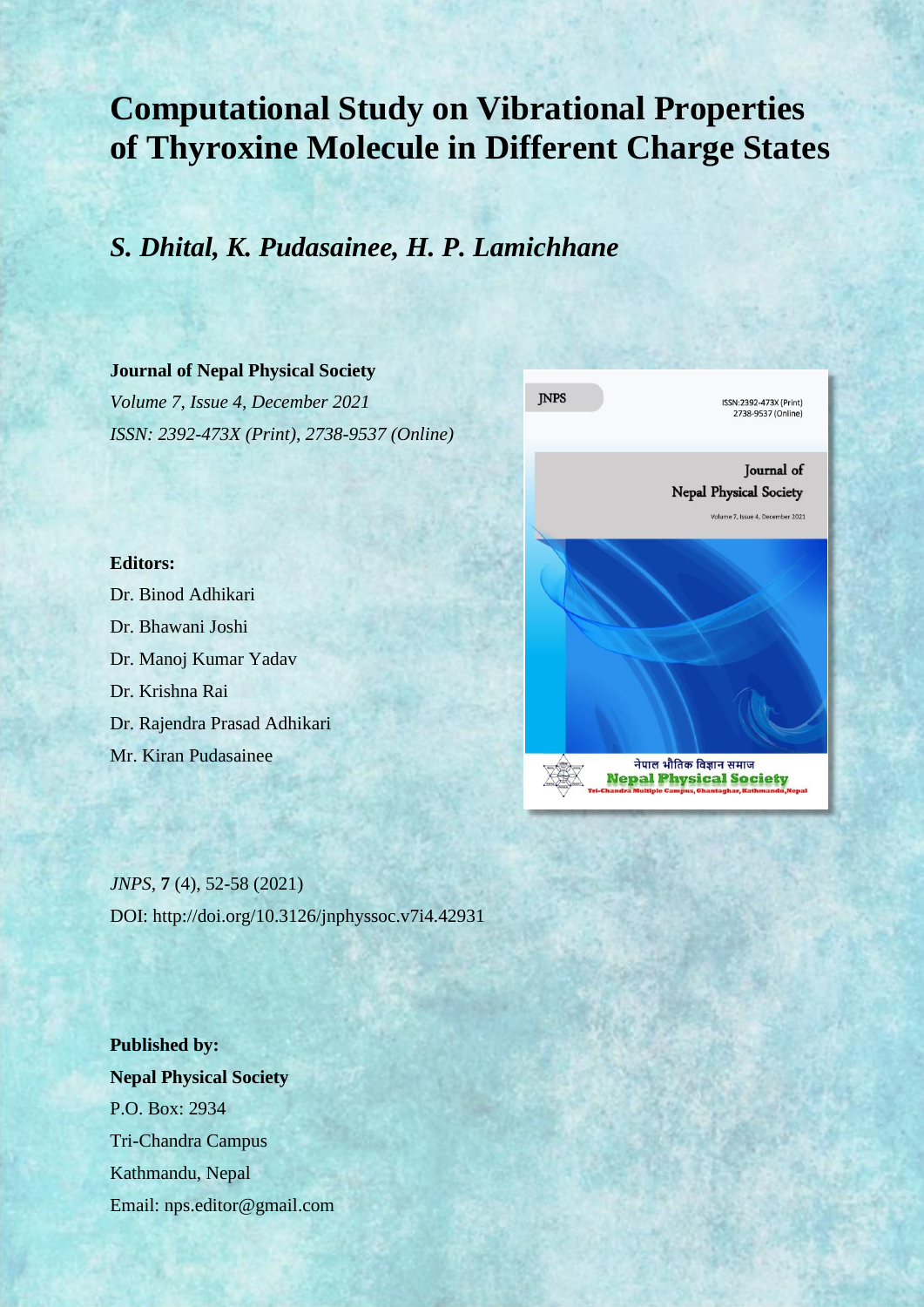

### **Computational Study on Vibrational Properties of Thyroxine Molecule in Different Charge States**

#### **S. Dhital<sup>1</sup> , K. Pudasainee<sup>1</sup> , H. P. Lamichhane<sup>2</sup>**

<sup>1</sup>Department of Physics, St. Xavier's College, Maitighar, Kathmandu, Nepal <sup>2</sup>Central Department of Physics, Tribhuvan University, Kirtipur, Kathmandu, Nepal \*Corresponding Email: hlamichhane1@gmail.com

*Received: 9th November, 2021; Revised: 5th December, 2021; Accepted: 25th December, 2021*

#### **ABSTRACT**

The vibrational frequencies of thyroxine (T4) molecule are calculated through computational method and major modes of vibration are assigned to corresponding frequencies in this research work. First we took neutral isolated T4 molecule for our study, and then we extend our work to anion state. The shift produced in the frequency and IR intensities for different vibrational modes has been calculated for change in state from neutral to anion. In addition, the difference spectra for these two charge states have also been studied for the T4 molecule by adding the dimethyl sulfoxide (DMSO) solvent. Furthermore, the same calculations are performed for the isolated neutral T4 molecule with  $C<sup>13</sup>$  labelling. All these calculations are carried out by density functional calculations with the B3LYP hybrid functional applying the SDD effective core potential basis set. The calculated geometrical parameters are in good agreement with the experimental results. Additionally, the calculated frequencies lie within the characteristic region belonging to the respective mode of vibrations.

**Keywords**: Thyroxine, IR intensity, Difference spectra, DMSO.

#### **INTRODUCTION**

Thyroxine is thyroid hormone produced and secreted by the thyroid gland. It is commonly used as a pharmaceutical drug to treat thyroid gland underactivity and metabolic illnesses. It plays significant role in tissue growth and differentiation, protein synthesis and tissue oxygen consumption as well. These importances aroused a lot of curiosities about how it binds with active sites, travels through the body and interacts with hormones and proteins [1]. Hypothyroidism and Hyperthyroidism are two major maladies caused by malfunction of thyroid gland. The rate of cardiac contraction and relaxation is dependent on the concentration of Thyroid hormone in blood. Hyperthyroidism increases the rate of heart beat causing serious cardiac and respiratory problems. And hypothyroidism has diminishing effect on the cardiac contraction and relaxation rate and produces deadly consequences like heart failure [2]. In addition, hormonal imbalance has a significant impact on brain development.

Hormone shortage impacts offspring's response time, language, memory skills, and cerebellar development at various times after birth [3]. Recognizing the relevance of thyroid hormone in tissue protein synthesis and growth and development [4]. We find the necessity for structural elucidation of Thyroxine (T4).

The principle thyroid hormone (thyroxine (T4)) has two isomers namely L-thyroxine and Dthyroxine. Among them L-thyroxine is more active. The molecule of T4 is composed of two phenyl rings linked with each-other through C*–*C*–* C ether linkage. One amino-acid side chain is linked with central phenyl ring  $(\alpha)$  and one alcohol functional group connected with outer phenyl ring (β). Two iodine atoms are bonded with each ring. The x-ray crystallographic study reveals C*–*C*–*C bond angle as  $120^{\circ} \pm 3^{\circ}$  [4] at the ether oxygen. In addition, the two rings are oriented nearly perpendicular with the angle between normal to  $\alpha$ ring and ether linkage as  $+79°$  and normal to β ring and ether linkage as −34° [4].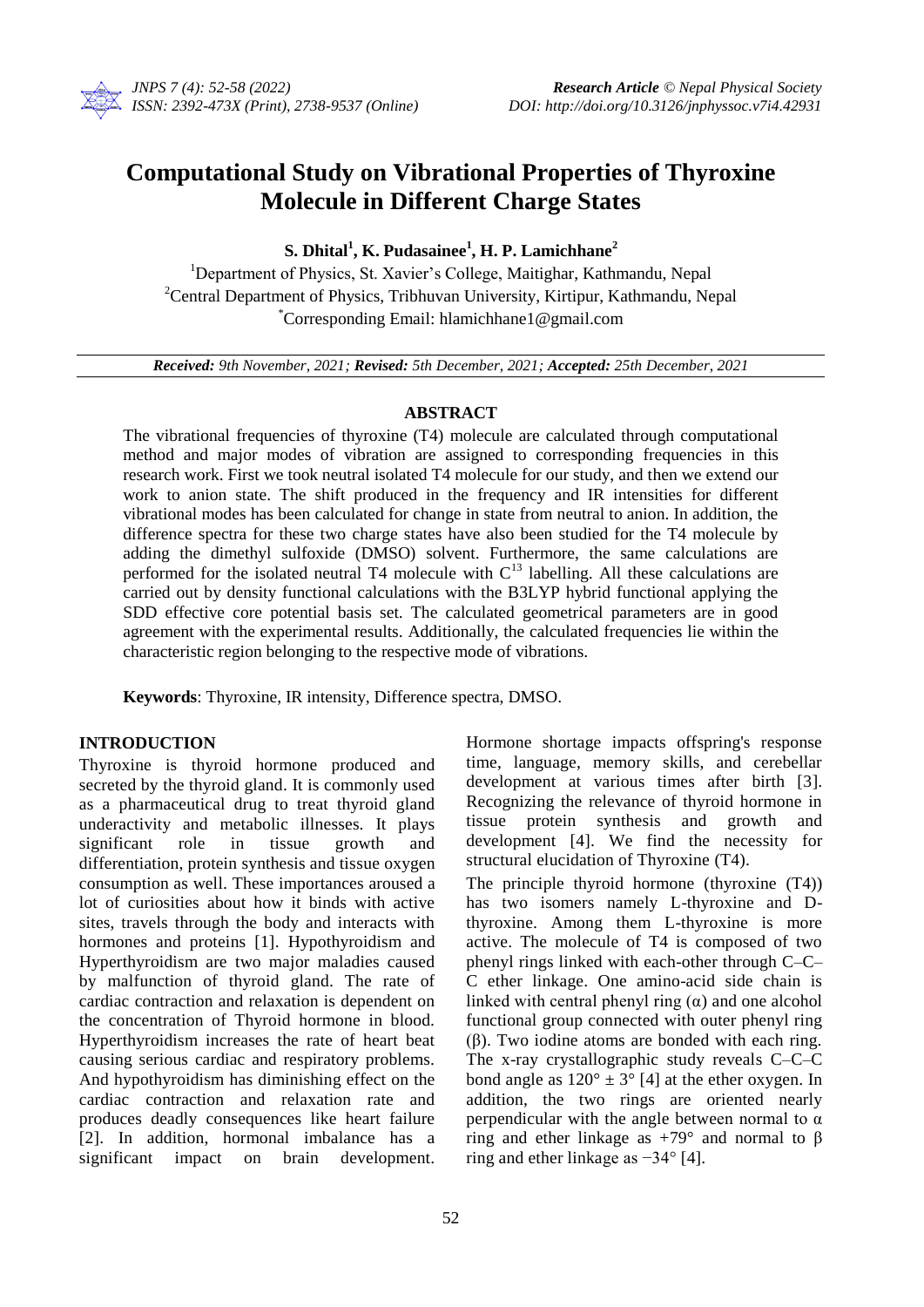Here we are focused on the vibrational properties i.e. IR spectra of the T4 molecule in two charge states. We have calculated the IR frequency as well as the IR intensities for the different vibrational modes in pure neutral and anion states. Particularly, we have compared the frequencies and intensities for the modes like bending of NH<sub>2</sub>, O–H, C–H, C=C=C and stretching of C–H, C=C, C=O,  $CH<sub>2</sub>$  etc. Furthermore, we have replaced the  $C^{12}$  atom by  $C<sup>13</sup>$  atom and then the geometry optimization is done again in neutral state. The corresponding vibrational modes are calculated and again compared for these states.



Fig. 1: Structure and numbering scheme of Thyroxine (T4) molecule [5].

#### **COMPUTATIONAL METHOD**

The geometry optimization and vibrational mode analysis were carried out using the density functional theory (DFT) with the GAUSSIAN 09W software package [6]. In addition, for all DFT based calculations, the B3LYP hybrid functional along with the SDD (Stuttgart/Dresden) effective core potential basis set were employed. Due to the existence of iodine atoms that could not be processed at the level of the more regularly used 6- 31G\* basis set, this basis set had to be used [7]. The molecular structure model is first constructed within the Gauss View 5 and then optimized to get minimum energy configuration. The computational calculations of the bond length, bond angles and IR absorption spectra of T4 molecule were performed in different charge states (neutral and anion). Similarly, we have studied these properties for neutral and anion states of T4 molecule in gas phase and also in the same states of charge with the addition of solvent dimethyl sulfoxide (DMSO). During the work, first we have assigned the normal modes with corresponding frequencies using the Gauss View software and then tabulated all the vibrational modes and corresponding intensities. Using these calculated vibrational frequencies and intensities we have constructed the IR spectra convolving the stick spectra with the Gaussian function of  $4cm^{-1}$  bandwidth.

#### **RESULT AND DISCUSSION**

The calculated vibrational modes and corresponding IR spectra of T4 molecule are presented here. The calculated geometrical parameters like C*–*C, C*–*H, and C*–*O bond length and phenyl C*–*C*–*C bond angle are measured compared with the experimental result. The data is presented below in table (table 1).

| <b>Geometrical</b><br>coordinates | <b>Calculated</b><br>value<br>$(B3LYP/SDD)^a$ |       | Experimental <sup>b</sup><br>result |
|-----------------------------------|-----------------------------------------------|-------|-------------------------------------|
|                                   | <b>Neutral</b>                                | Anion |                                     |
| Phenyl $C$ –O                     | 1.40                                          | 1.42  | 1.41                                |
| Phenyl $C-C$                      | 1.41                                          | 1.41  | 1.40                                |
| Phenyl C-H                        | 1.09                                          | 1.09  |                                     |
| $C-I$                             | 2.14                                          | 2.35  | 2.11                                |
| Phenyl $C-C-$<br>C angle          | 119.9                                         | 120.1 | 119.4                               |

**Table 1: Calculated and experimental geometrical parameters for T4**

<sup>a</sup> Bond lengths and angles tabulated here in  $\AA$  and degrees respectively.

 $<sup>b</sup>$  Experimental data are taken from the Ref. 8.</sup>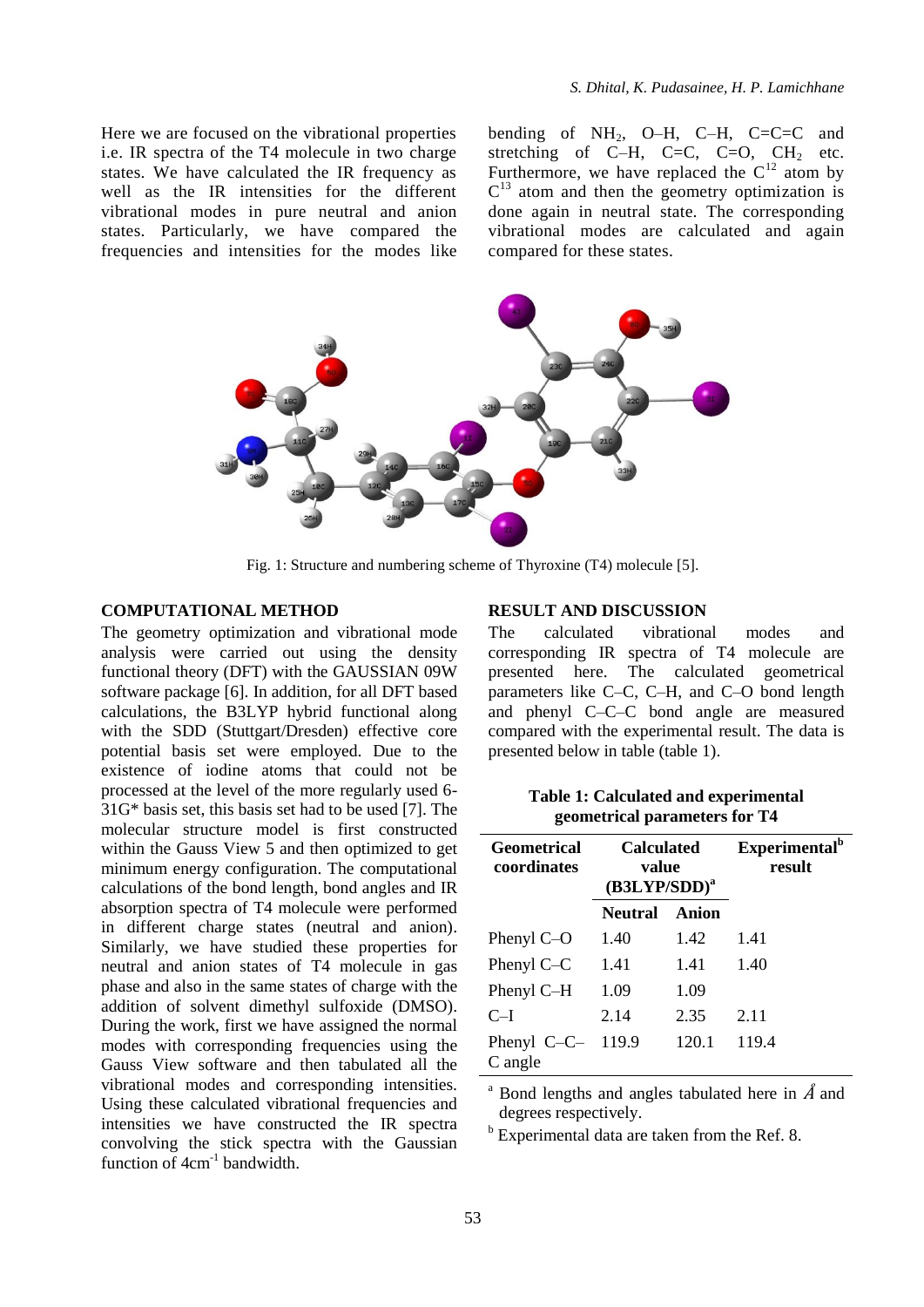Form the table it is evident that geometrical parameters: bond and angle and bond lengths are in good agreement with the experimental results [8][9]. The vibrational mode assignment is accomplished by visual inspection of vibrations of the molecular groups in Gauss View 5. We are primarily interested in the frequency shifts that occur due to anion environment. Thus we used unscaled frequency to plot the difference spectra. The T4 molecule is formed by 35 atoms and hence it has 99 normal modes of vibrations. Here we have neglected the modes with low infrared intensities taking the most intense vibrations under considerations.

**(a) Calculation of vibrational properties of T4 molecule in gas phase in neutral and anion state.** 

The IR spectra of T4 molecule in neutral and anion state are shown in figure 2 (a), (b), (c) while in the presence of solvent the data are plotted as shown in fig 2 (d), (e), (f).



Fig. 2: Calculated IR spectra of T4 molecule in (a)  $1000 \text{ cm}^{-1} - 200 \text{ cm}^{-1}$  (b)  $1750 \text{ cm}^{-1} - 950 \text{ cm}^{-1}$  (c)  $3700 \text{ cm}^{-1} - 3000 \text{ cm}^{-1}$ <br> $\frac{1}{2}(d)$   $1000 \text{ cm}^{-1}$   $150 \text{ cm}^{-1}$  with solvent (c)  $1750 \text{ cm}^{-1}$   $10$ (d) 1000 cm<sup>-1</sup> $-150$  cm<sup>-1</sup> with solvent (e) 1750 cm<sup>-1</sup> $-1000$  cm<sup>-1</sup> with solvent (e) 3700 cm<sup>-1</sup> $-3000$  cm<sup>-1</sup> with solvent (A–neutral, B–anion, C–difference spectra).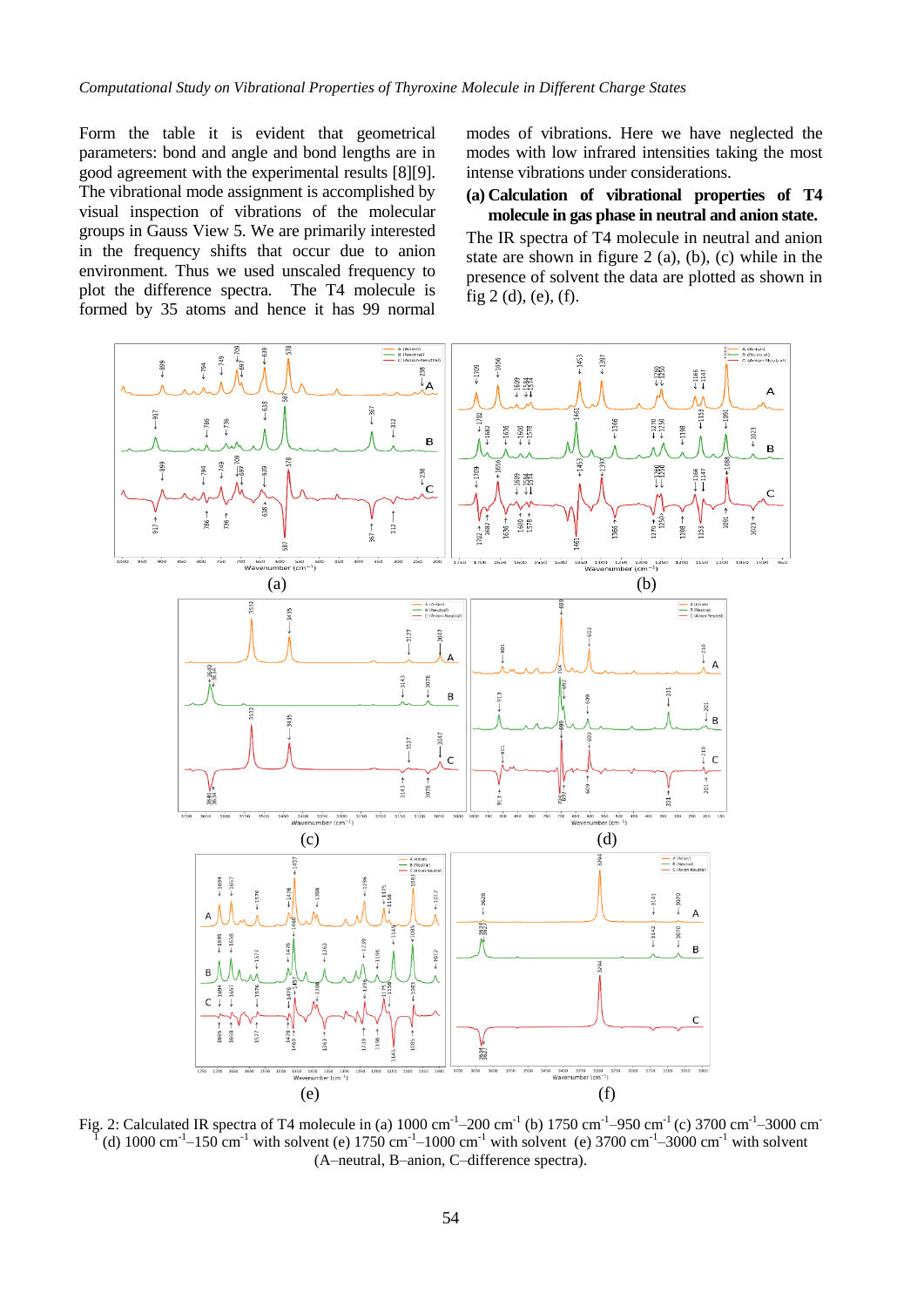For the spectrum from  $1000 \text{ cm}^{-1}$ -200 cm<sup>-1</sup>, the most prominent band in calculated IR spectra of T4 is due to wagging of  $NH<sub>2</sub>$ . This mode occurs at 587  $cm^{-1}$  in neutral and down-shifts by 9  $cm^{-1}$  to 578  $cm<sup>-1</sup>$  upon anion formation (table 2, fig. 2(a)). The intensity of this mode decreases from 303 km/mol to 185 km/mol upon anion formation. The same band is observed at  $692 \text{ cm}^{-1}$  in neutral and at  $699$ cm<sup>-1</sup> frequency in anion molecule when the solvent DMSO is added to T4. The IR intensity has increased by 385 km/mol upon anion environment (table 2, fig 2 (d)). Another peak at  $367 \text{ cm}^{-1}$  and at  $639$  cm<sup>-1</sup> in IR spectra of neutral and anion respectively is due to the bending vibration of O8–

H35 (fig. 1) . The IR intensity for this mode has decreased by 15% upon anion formation. But this band is observed at  $331 \text{ cm}^{-1}$  in neutral and shifted to  $603 \text{ cm}^{-1}$  IR spectrum of anion when the solvent is added in the T4 molecule. Similarly, the O6–H34 (fig. 1) bending vibration is observed at  $638 \text{ cm}^{-1}$  in neutral and at  $697 \text{ cm}^{-1}$  in anion IR spectrum producing the frequency up-shift of 59  $cm^{-1}$ . The IR intensity, however, has decreased from 150 km/mol to 67km/mol upon anion formation (table 2). While when T4 is treated with solvent the O6–H34 (fig. 1) bending vibration is calculated at  $609 \text{ cm}^{-1}$  which is shifted to 604  $cm^{-1}$  upon anion state (fig 2 (d)).

**Table 2: The calculated prominent vibrational mode frequencies in cm-1 and intensity in km/mol in parenthesis for neutral T4 and anion T4.**

| <b>Modes</b>                      |                | T <sub>4</sub> in gas phase |                | T4 in DMSO |  |  |
|-----------------------------------|----------------|-----------------------------|----------------|------------|--|--|
|                                   | <b>Neutral</b> | Anion                       | <b>Neutral</b> | Anion      |  |  |
| $\delta_{\text{o.o.p.}}$ (O8–H35) | 367 (133)      | 639 (113)                   | 331 (206)      | 603 (179)  |  |  |
| $NH2$ ; wag                       | 587 (303)      | 578 (185)                   | 692 (216)      | 699 (601)  |  |  |
| $\delta_{_{0.0. p.}}$ (O6–H34)    | 638 (150)      | 697 (67)                    | 609 (125)      | 604 (121)  |  |  |

δ, bending; wag, wagging; o.o.p, out of plane

For the frequency range  $1700 \text{ cm}^{-1}$ -950 cm<sup>-1</sup>, calculated IR spectra is shown in fig 2 (b) and fig 2 (e). It is easy to notice an intense peak at  $1091 \text{ cm}^{-1}$ for neutral molecule (fig 2 (b)). This mode is due to the in plane bending vibration of O6–H34 (fig. 1) bond which is down-shifted to  $1088 \text{ cm}^{-1}$  upon anion formation. But the intensity has increased from 221 km/mol in neutral to 421 km/mol in anion. Furthermore, in the presence of solvent this vibration is observed at  $1085 \text{ cm}^{-1}$  and down-shifted to 1083  $cm^{-1}$  upon anion state. The calculated IR intensity corresponding to this mode is 418 km/mol for neutral and 415 km/mol for anion state (fig 2 (e), table 3). Similarly, C–H bending vibrations are observed at the frequency range from (1461–1153  $\text{cm}^{-1}$ ) in neutral while at (1453–1167  $\text{cm}^{-1}$ ) in anion molecule in gas phase. All these modes are listed in table 3. Considering the molecule within the solvent, the C–H vibrational modes and corresponding frequencies are listed in table (3) and plotted in the fig. 2 (e). The  $\alpha$ -ring C–H bending vibration is calculated at  $1460$  cm<sup>-1</sup> in neutral while it is observed at  $1457 \text{ cm}^{-1}$  in IR spectrum of anion. In addition, the β-ring C–H bending vibration caused a peak at  $1196 \text{ cm}^{-1}$  which is down-shifted to  $1175 \text{ cm}^{-1}$  upon anion formation in the presence of solvent (fig 2 (e), table 3).

Furthermore, the calculated  $NH<sub>2</sub>$  scissoring vibration occurs at  $1682 \text{ cm}^{-1}$  and down-shifts to 1656 cm-1 upon anion environment. The IR intensity has increased by 211 km/mol (table 3). This band is calculated at  $1658 \text{ cm}^{-1}$  and  $1657 \text{ cm}^{-1}$ in neutral and anion states respectively in the presence of solvent (fig.  $2$  (e)). The carbonyl C=O bond stretching has noticed at  $1702 \text{ cm}^{-1}$  in neutral and up-shifts to  $1709 \text{ cm}^{-1}$  in anion spectra. The intensity has decreased by 25 km/mol as listed in table 3. While the sharp peak at  $1695 \text{ cm}^{-1}$  in IR spectrum is assigned to C=O stretching mode (fig 2) (e)). Almost no frequency and IR intensity change is noticed for this band upon anion formation in case when solvent is added to T4 molecule (table 3).

The calculated O6–H34 9 (fig. 1) stretching mode of vibration of T4 occurs at 3634 cm<sup>-1</sup> and downshifts to  $3532 \text{ cm}^{-1}$  upon anion formation. The IR intensity is quite high for anion state that is 817 km/mol while it is 35 km/mol in neutral T4 (fig 2 (c), table 4). Similarly, the  $O8-H35$  (fig. 1) stretching mode of vibrations causes a peak at 3640 cm-1 in IR spectra of neutral T4. This mode of vibration is noticed at  $3435 \text{ cm}^{-1}$  for anion T4 with the intensity change of 138 km/mol (table 4). Other vibrations are found to be low in intensities therefore they are not included here. In solvent,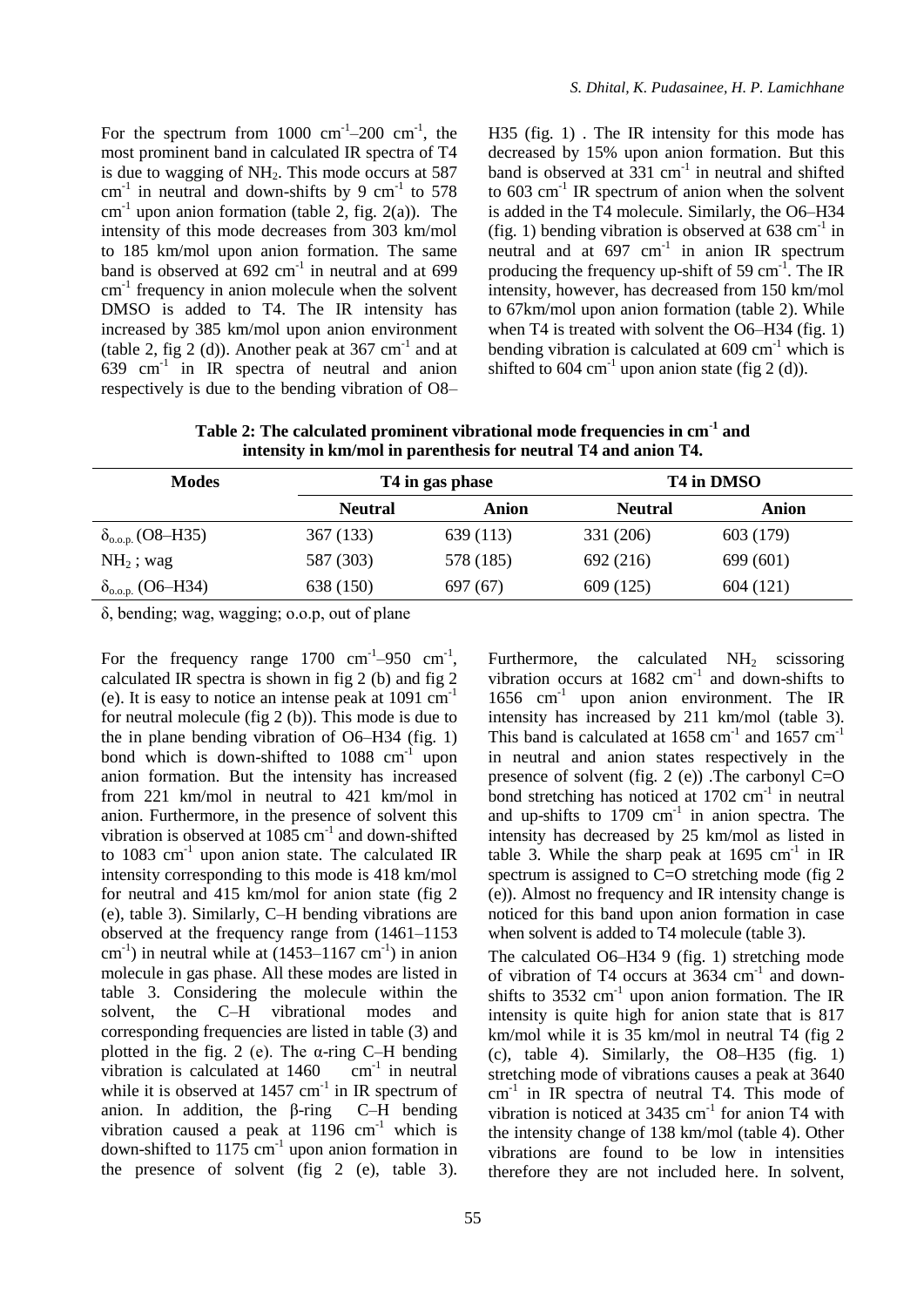O8–H35 (fig. 1) stretching mode of vibration gives a sharp peak at  $3634 \text{ cm}^{-1}$  and is down-shifts to 3294  $cm<sup>-1</sup>$  upon anion formation (fig. 2 (f)). However, the corresponding intensity has increased significantly from just 152 km/mol to 1858 km/mol (table 4).

| <b>Modes</b>                                                                      | T <sub>4</sub> in gas phase |            | T4 in DMSO     |            |
|-----------------------------------------------------------------------------------|-----------------------------|------------|----------------|------------|
|                                                                                   | <b>Neutral</b>              | Anion      | <b>Neutral</b> | Anion      |
| $\delta$ <sub>i.p.</sub> (O6–H34)                                                 | 1091 (221)                  | 1088 (421) | 1085 (418)     | 1083(415)  |
| $\delta$ <sub>i.p.</sub> (C20–H32), $\delta$ <sub>i.p.</sub> (C21–H33)            | 1153 (199)                  | 1167 (109) | 1196(91)       | 1175 (195) |
| $\delta$ <sub>i.p.</sub> (C20–H32), $\delta$ <sub>i.p.</sub> (C21–H33), v(C15–O5) | 1270 (99)                   | 1250 (164) |                |            |
| $\delta$ <sub>i.p.</sub> (C14–H29), $\delta$ <sub>i.p.</sub> (C13–H28), v(C15–O5) | 1461 (324)                  | 1453 (248) | 1460 (475)     | 1457 (515) |
| $NH2$ ; scis                                                                      | 1682(51)                    | 1656(216)  | 1658 (264)     | 1657(270)  |
| $v(C=O)$                                                                          | 1702 (176)                  | 1709 (151) | 1695 (239)     | 1694(237)  |

**Table 3: The calculated prominent vibrational mode frequencies in cm-1 and intensity in km/mol in parenthesis for neutral T4 and anion T4.**

δ, bending ; ν, stretching ; scis, scissoring ; i.p., in plane

| Table 4: The calculated prominent vibrational mode frequencies in cm <sup>-1</sup> and |  |
|----------------------------------------------------------------------------------------|--|
| intensity in km/mol in parenthesis for neutral T4 and anion T4.                        |  |

| <b>Modes</b> |                | T4 in gas phase |                | T4 in DMSO  |  |  |
|--------------|----------------|-----------------|----------------|-------------|--|--|
|              | <b>Neutral</b> | Anion           | <b>Neutral</b> | Anion       |  |  |
| v(06–H34)    | 3634 (35)      | 3532 (877)      | 3627(73)       | 3628 (74)   |  |  |
| v(08–H35)    | 3640 (79)      | 3435 (217)      | 3634 (152)     | 3294<br>58) |  |  |
|              |                |                 |                |             |  |  |

ν, stretching

#### **(a)Calculation of vibrational properties of pure neutral T4 molecule with C<sup>13</sup> -labelling**

The vibrational properties of T4 molecules are also calculated with the replacement of all  $C<sup>12</sup>$  atoms by its isotope  $C^{13}$ . The IR spectra for T4 are calculated for neutral molecule in its pure state (without solvent). The optimized structure of  $T4$  with  $C^{13}$ labelling has calculated value of the dihedral angle  $(C17-C15-C19-C20)$  equal to -78.89°.

The IR spectra are plotted by dividing the obtained intensities by two in both cases (pure neutral T4 and T4 with  $C^{13}$ -labelling). It is evident from the calculations that Similar vibrational modes are seen at approximately equal frequencies with little shift but in case of the vibrations involving the carbon atom the significant frequency shift is noticed.



Fig. 3: Calculated IR spectra of neutral T4 with  $C^{13}$  labelling and neutral T4 with  $C^{12}$  along with difference spectra (a)  $1000 \text{ cm}^{-1}$  – 300 cm<sup>-1</sup> (b) 1750 cm<sup>-1</sup> – 1000 cm<sup>-1</sup> (c) 3750 cm<sup>-1</sup> – 3000 cm<sup>-1</sup> (A-anion, B-Neutral, C-difference spectra)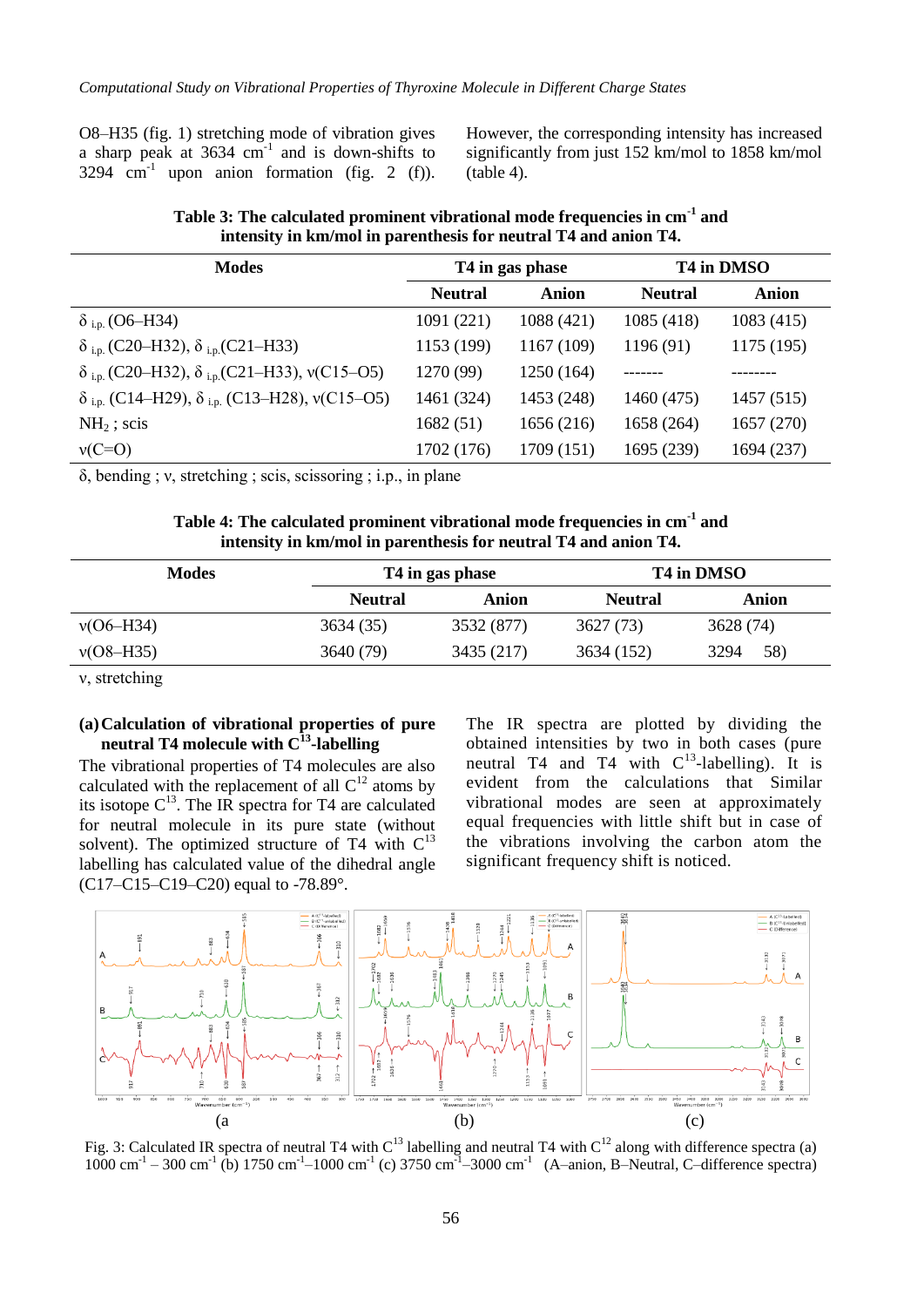The calculated vibrational mode of  $NH<sub>2</sub>$ wagging is observed at  $585 \text{cm}^{-1}$  when the  $\text{C}^{13}$  is labelled while it is found at  $587 \text{ cm}^{-1}$  for neutral T4. The intensity here has also been changed by very small value of 2 km/mol due to  $C^{13}$ labelling (table 5, fig 3 (a)). Similarly, the bending vibrations of O8–H35 and O6–H34 (fig. 1) are calculated at  $366 \text{ cm}^{-1}$  and  $634 \text{ cm}^{-1}$ respectively in IR spectrum of T4 with  $C^{13}$ 

labelling. But these bands are observed at 367  $cm^{-1}$  and at 638  $cm^{-1}$  respectively in IR specturm of neutral T4. The IR intensity has decreased by 29 units in case of former and 31 units in case of later. The calculated mode at  $710 \text{ cm}^{-1}$  for T4 is shifted to 683 cm<sup>-1</sup> due to  $C^{13}$  labelling which corresponds to  $C=C$  bond bending of  $\alpha$ -ring  $(table 5, fig 3 (a)).$ 

| intensity in km/mol in parenthesis for T4 and T4 with $C^3$ -labelling |                      |                         |  |  |  |
|------------------------------------------------------------------------|----------------------|-------------------------|--|--|--|
| <b>Modes</b>                                                           |                      | Neutral T4 in gas phase |  |  |  |
|                                                                        | $C^{13}$ -unlabelled | $C^{13}$ -labelled      |  |  |  |
| $\delta_{\rm o.o.p.}$ (O8–H35)                                         | 367(133)             | 366 (104)               |  |  |  |
| $NH2$ ; wag                                                            | 587 (303)            | 585(305)                |  |  |  |

 $\delta_{0.0,\text{p}}$  (O6–H34) 638 (150) 634 (119)  $δ$  (C=C=C)-α ring 710 (54) 683 (49)

**Table 5: The calculated prominent vibrational mode frequencies in cm-1 and intensity in km/mol in parenthesis for T4 and T4 with C<sup>13</sup>**

δ, bending ; wag, wagging

For the frequecies between  $1750 \text{ cm}^{-1}$  to  $1000 \text{ cm}^{-1}$ , the calculated IR spectrum is shown in fig 2(b) and all prominent modes of vibrations are assigned (table 6). The bending vibrations of O6–H34 (fig. 1) bond gives a sharp peak at 1077 cm<sup>-1</sup> when  $C<sup>1</sup>$ labelling is done producing the decreament of 14  $\text{cm}^{-1}$  upon  $\text{C}^{13}$  labelling. In addition, for this mode, there is not noticeable change in IR intensity i.e. 221 km/mol to 216 km/mol upon  $C^{13}$  labelling (table 6). Furthermore, the C-H bending vibrations provides significant peaks at the frequencies 1153  $\text{cm}^{-1}$ , 1270  $\text{cm}^{-1}$  and 1461  $\text{cm}^{-1}$  in IR spectrum of neutral T4 molecule while they are observed at 1136 cm<sup>-1</sup>, 1244 cm<sup>-1</sup> and 1418 cm<sup>-1</sup> in IR spectrum of T4 with  $C^{13}$  labelling. But at 1329 cm<sup>-1</sup> for  $C^{13}$ labelled molecule, the C=C stretching vibrations provides peak of IR intensity 119 km/mol. This mode is calculated at 1366 cm<sup>-1</sup> for neutral T4 molecule (table 6, fig 3 (b)). The calculated stretching vibration of C=O bond gives the peak at 1702  $\text{cm}^{-1}$  and is shifted to 1659 upon  $\text{C}^{13}$  labelling. The frequency has decreased by  $43 \text{ cm}^{-1}$  for this mode but the IR intensity is lowered by just 2  $km/mol$  (table 6, fig 3 (b)).

**Table 6: The calculated prominent vibrational mode frequencies in cm-1 and intensity in km/mol in parenthesis for T4 and T4 with C<sup>13</sup> -labelling**

| <b>Modes</b>                                                                      | <b>Neutral T4 in gas phase</b> |                    |  |  |
|-----------------------------------------------------------------------------------|--------------------------------|--------------------|--|--|
|                                                                                   | $C^{13}$ -unlabelled           | $C^{13}$ -labelled |  |  |
| $\delta$ <sub>i.p.</sub> (O6–H34)                                                 | 1091 (221)                     | 1077(216)          |  |  |
| $\delta$ <sub>i.p.</sub> (C20–H32), $\delta$ <sub>i.p.</sub> (C21–H33)            | 1153 (199)                     | 1136(175)          |  |  |
| $\delta$ <sub>i.p.</sub> (C20–H32), $\delta$ <sub>i.p.</sub> (C21–H33), v(C15–O5) | 1270 (99)                      | 1244 (72)          |  |  |
| $v$ (C=C); $\beta$ -ring                                                          | 1366 (113)                     | 1329 (119)         |  |  |
| $\delta$ <sub>i.p.</sub> (C14–H29), $\delta$ <sub>i.p.</sub> (C13–H28), v(C15–O5) | 1461 (324)                     | 1418 (267)         |  |  |
| $NH2$ ; scis                                                                      | 1682(51)                       | 1682(46)           |  |  |
| $v(C=O)$                                                                          | 1702 (176)                     | 1659(174)          |  |  |

δ, bending; ν, stretching; scis, scissoring; i.p., in plane